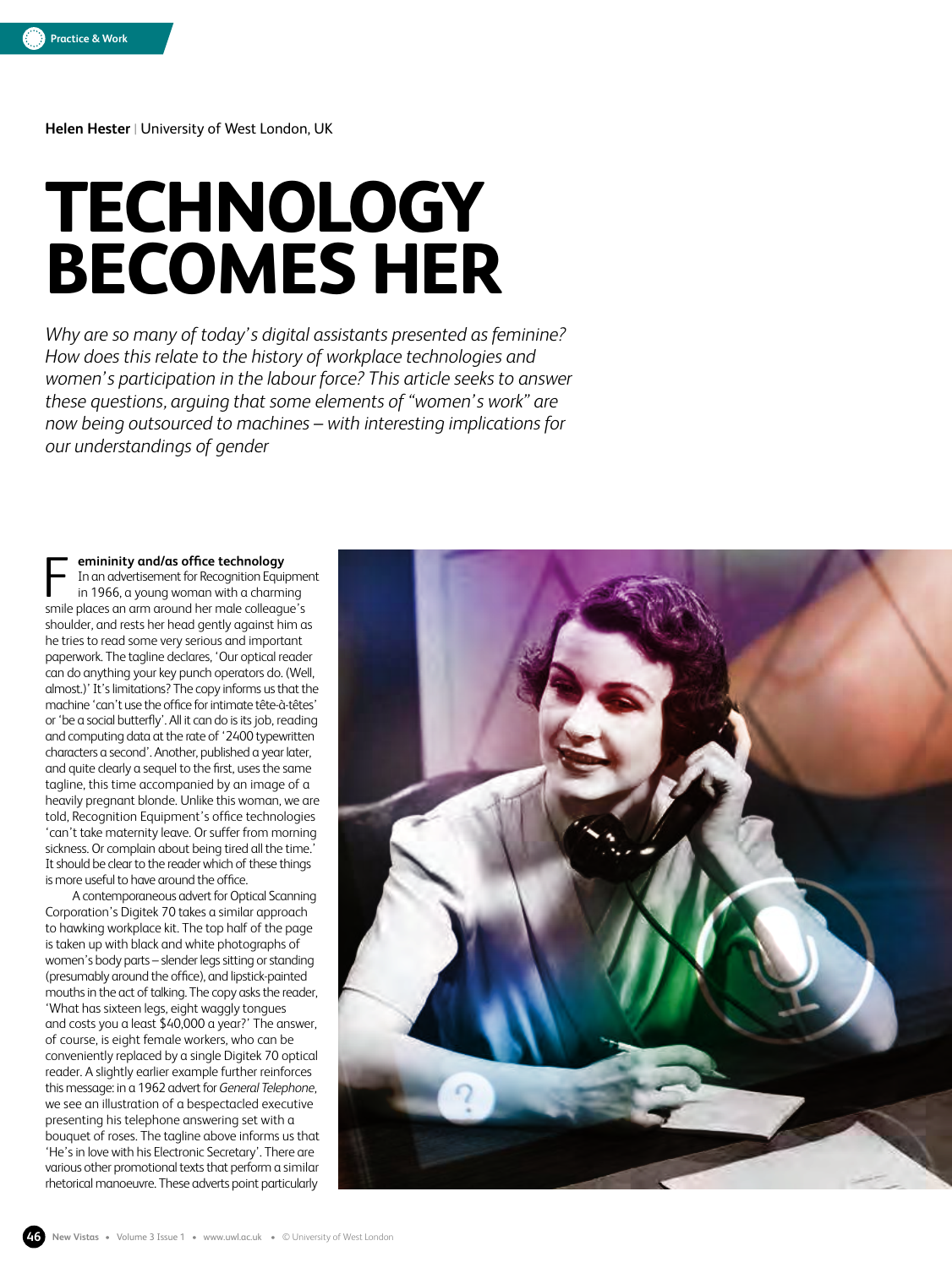*The connections between digital assistants and the conventions of low-status clerical labour are obvious; a reviewer from* Wired *magazine compared Siri to an unpaid intern, and Microsoft even went so far as to interview human PAs whilst developing Cortana*



to the trouble with female employees – their errant embodiment, their capacity to distract and be distracted, their irritating habits of sociability and maternity. They also point toward the idea of the clerical worker (typically white, cis-gendered, and middle class, not to mention female) as an unsophisticated device for saving male managerial labour – a device that is liable for upgrading and replacement by newly available office technologies. In these adverts, the new technological apparatus assumes (often in quite literal ways) the position of the secretary. Technology becomes her.

The histories of machines, femininity, and waged labour have long been understood as deeply entangled and mutually constitutive. This merging of woman, machine, and work is taken in a new direction in the twenty-first century, with the advent of the 'digital assistant'. These applications are knowledge navigators, available as part of various operating systems, which recognise natural speech and use this ability to help answer user's queries and to aid in organisational tasks, such as scheduling meetings or setting reminders. Perhaps the most famous of these is Apple's Siri – now widely recognised as the voice of the iPhone – but there are several others, including GoogleNow and Microsoft's Cortana, all of which perform similar functions with varying degrees of efficiency. The connections between these digital assistants and the conventions of low-status clerical labour are obvious; a reviewer from *Wired* magazine compared Siri to an unpaid intern, and Microsoft even went so far as to interview human PAs whilst developing Cortana. These apps represent, in many respects, the automation of what has been traditionally deemed to be women's work.

## **Feminised labour, technologised labour**

A recent billboard advertisment reads: 'Meet Cortana. She not only learns and remembers what you like, she can also provide reminders based on

you location and contacts. All you have to do is ask.' Even if one is aware of the campaign's intertextual reference to a videogame character – the feminised AI from Microsoft's *Halo* series – this use of pronouns is still likely to register as highly conspicuous. Such gender markers associated with Cortana and other apps further emphasise the association with the so-called 'feminised labour' of clerical and service work. Though various voice settings are available – including a much overlooked man-bot (for robot) version of Siri – digital assistants are usually advertised with female voices. They are often referred to as 'she' in consumer reviews, technology blogs, and marketing materials.

In some ways, to point out that digital assistants are gendered is to make a very obvious point – many of us are more than aware that Siri, for example, is feminised, and many of us are likely already acclimatised to the gendering of virtual service work. Indeed, in her discussion of an earlier generation of virtual assistants (specifically, the customer service bots on early noughties websites), the critic Eva Gustavsson notes a demonstrable preference for feminised avatars. She dismisses this as an uncritical attempt to mimic the realities of offline customer service environments; help-bots are portrayed as young and female, in other words, because customer service workers in general are young and female. However, she also makes some pertinent comments about the role of expectation here – comments that work to foreground the notion of so-called feminised labour. Gustavsson (2005) suggests that the preference for this kind of gendered avatar is rooted in the assumption that women possess a natural affinity for service work and emotional labour. She also claims that 'The stereotyped image of female service providers has its basis in the stereotyped image of female qualities. […] Such a stereotypical female image of caring, empathy and altruistic behaviour has become a standard component in a service script' (Gustavsson, 2005: 402).

By this account, service work is positioned as feminised labour (and service bots become femmebots) not simply because women make up the majority of the workforce, but because the image of the sector is itself feminised; that is, it is associated with qualities traditionally coded as feminine. Indeed, this is not just true of customer service; many contemporary understandings of feminised labour gesture towards trends in the global labour market that can be linked to the dominance of a socially gendered skill set. Both service work and clerical work have conventionally been designated as feminine, and this distinctive gendered history has arguably been part of the reason for the prevalence of feminised digital assistants. We are witnessing the protocols of femininity being programmed into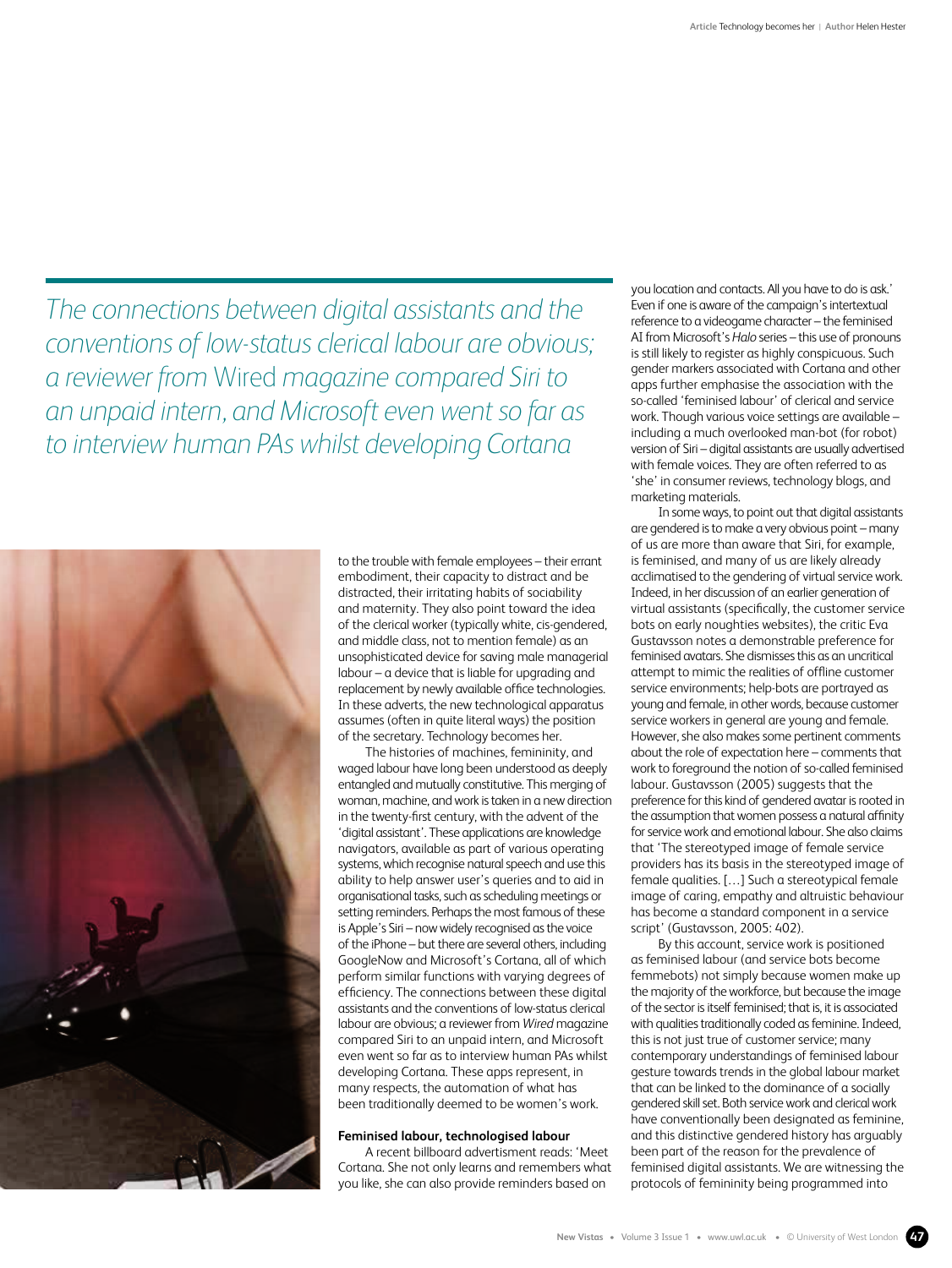*Emotional labour that was once, amongst a certain class of the privileged, outsourced to both secretaries and wives is now outsourced to electronic devices*

machines, as feminised labour becomes technologised labour. Many of us are at home with the idea of women in these kinds of roles, and as such think nothing of it when we encounter technological interfaces that are clearly coded as female. But it is important to remember that the presence of these feminine machine voices – their proliferation to the point of near cultural invisibility – was never a foregone conclusion.

In fact, when we look back to the earliest moments in the development of these technologies, we encounter very different ideas about how best to programme them. The company behind the original Siri app, for example, seriously debated the possibility of a gender-neutral voice, whilst Apple's early visions of knowledge navigation systems sounded very different from the digital assistants we know today. In a work of speculative corporate advertising from the late 80s, for example, Apple's knowledge navigator is given a male voice and avatar. The advert, which looks forward to 2009 in order to imagine the intelligent assistant of the future, shows this technology in the hands of an eminent white male professor in an expansive, mahogany-clad office. This professionalised version of the digital assistant acts as a research assistant, an academic librarian, and an information manager, rather than as a personal secretary. The avatar even features that classic signifier of nerdy expertise, the bow tie. This masculinised software is shown performing some clerical and organisational tasks (giving the professor phone messages from his students and his mother, locating old files, managing his diary and so on), but the shift in emphasis between this vision of a twenty-first century workplace technology and today's more multi-modal knowledge navigators is clear.

Whilst Siri, Cortana, and GoogleNow are marketed as tools for both personal organisation and interpersonal connection (reminding users to call their spouses, sending birthday messages, helping users to identify people they know in the street), the 1987 Apple Knowledge Navigator is flagged up as a protective *barrier* between the male professor and the domestic sphere. Indeed, whilst the digital assistant in the advert has both a masculine voice and a male visage, we encounter an early spectre of the

contemporary re-gendered Siri lurking in the form of the disembodied mother. This is the lone voice from the forgotten space of social reproduction, which surfaces in the form of messages and reminders about a surprise family birthday party. Fortunately, the knowledge navigator manages to catch and screen these messages, better allowing the male professional to repeatedly ignore them and get on with the work of being a genius. The mother, and all that is associated with her, remains literally obscene (in the sense of being off-the-scene) for the duration of the commercial. What is clear, though, is the continuing affinity between woman and machine here. The professor's mother – in calling to issue reminders, prompts, and guidance – performs functions aligned with those of the high tech Apple software. Yet, whilst proto-Siri is an example of human mastery over knowledge, the mother is little more than an annoyance to be managed. When the knowledge navigator issues a reminder, it is akin to useful work; when your mother issues a reminder, it is bothersome nagging. It would appear that this kind of reproductive labour remains largely invisible until the machine takes it over.

So, this is one under-recognised element of Siri's genealogy; the phone call making mother (just as much as the workplace secretary and the customer service bot) is part of the digital assistant mix. But to recognise this raises a number of issues; first of all, it is important to emphasise that the boundaries between the spheres of production and reproduction are not at all clear-cut. As materialist feminists have long been



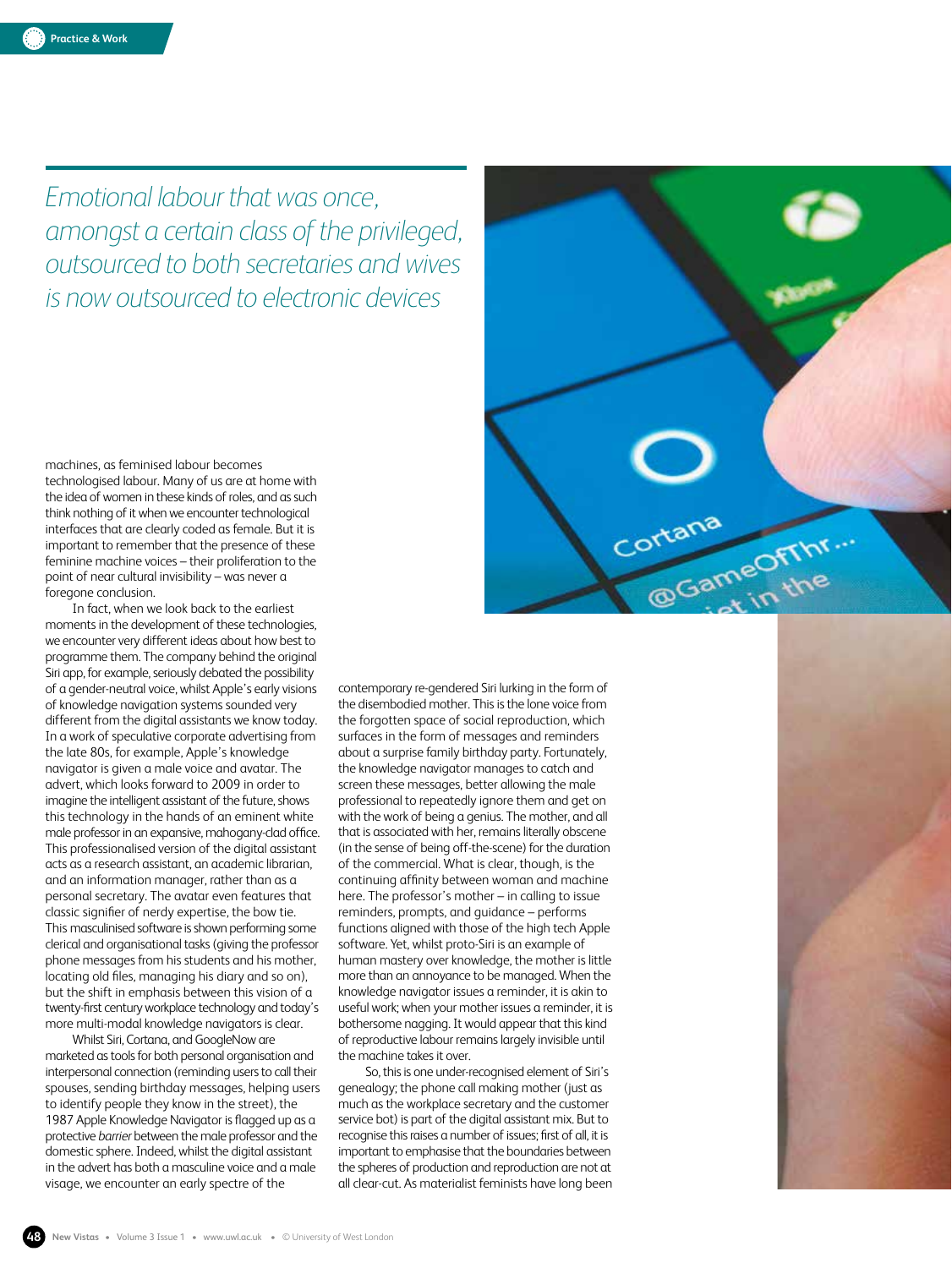

It is interesting to note, then, that many of the ads for digital assistants show them performing the kind of personal services commonly associated with the hybridised figure of the 'office wife' – work at the impossible-to-maintain (non)boundary between production and social reproduction, waged labour and care work. We see the technologies flagging up birthdays and anniversaries, for example, or reminding the male user to buy flowers. Emotional labour that was once, amongst a certain class of the privileged, outsourced to both secretaries and wives is now outsourced to electronic devices. Some, limited elements of reproductive labour have evidently been technologised – certain aspects of certain activities can, under our supervision and with our input, be partially delegated to our devices. As Robin James remarks, this 'isn't a new phenomenon so much as a reconfiguration of an ongoing practice: [...] our smartphones wake us up, not our moms, just as emails accomplish a lot of the relational work (scheduling, reminding, checking in, etc.) conventionally performed by women' (James, 2013: n.p.). Again, this stresses that the home has never been sacrosanct: it has always been a workplace for many, but the work performed there has been largely invisible.

# **Gender, technology, and the (in)visibility of work**

What can I help

This move toward outsourcing some kinds of reproductive labour to machines rather than women is marked by important cultural shifts – shifts which relate to the framing of so-called 'women's work', and the various obstacles that are thrown up by the social imaginary in terms of recognising reproductive labour as effortful, purposive, and valuable. Work performed by gendered subjects in the home (particularly within cultural fantasies of a heteronormative family dynamic) has been naturalised; it has historically been framed as an extension of naturally occurring feminine (and often, quite specifically, maternal) predilections, affects, modes of intimacy, personal preferences and so on. Indeed, this is something that Kathi Weeks picks up on when she declares that 'To the extent that the expression of emotion has been not only feminised but in the process also naturalised – as a spontaneous eruption rather than cultivated display – the skills involved in managing it successfully remain difficult to grasp' (Weeks, 2011: 240). That is to say, these skills remain invisible as work, both within the home and within the waged work place.